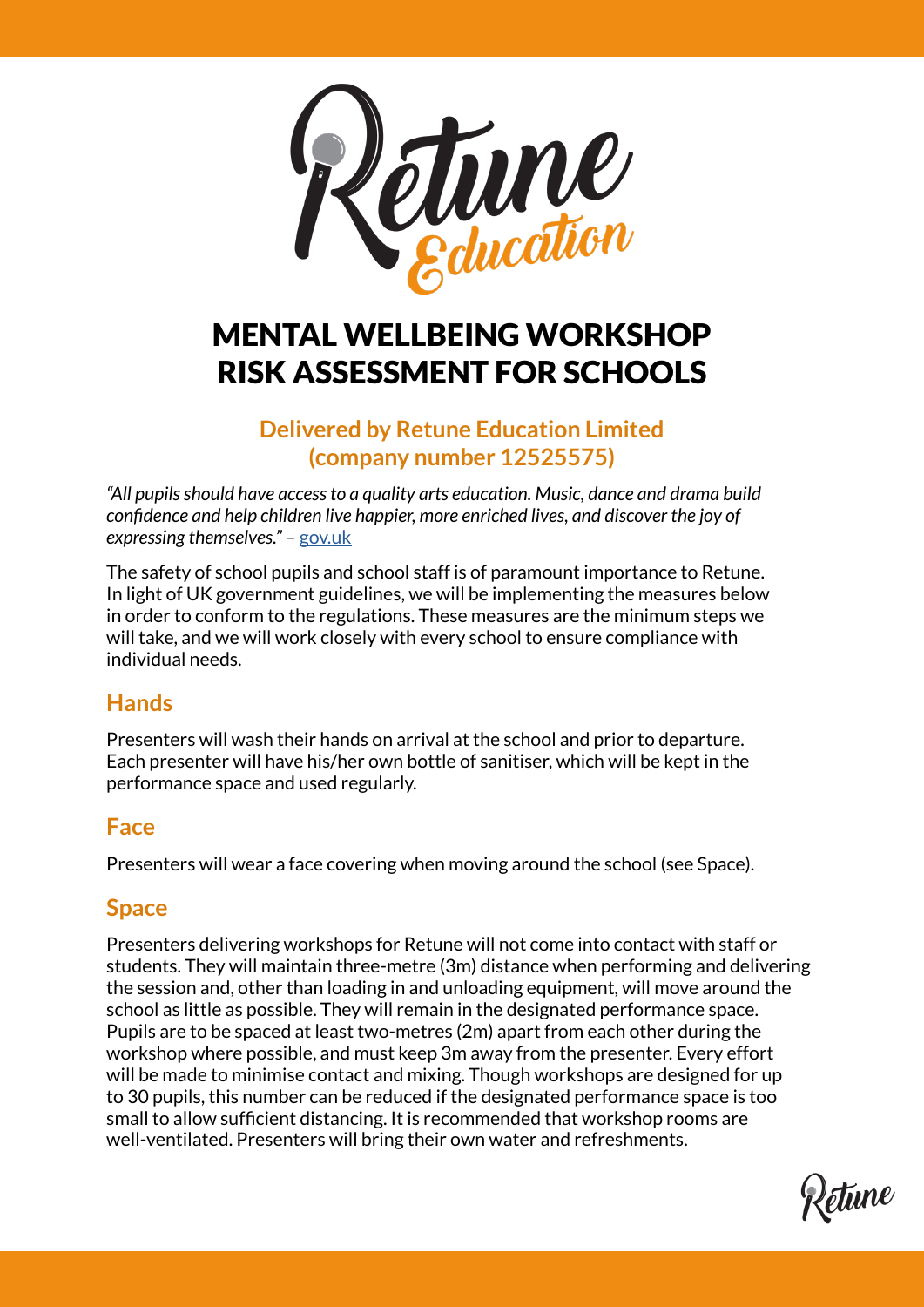#### **Bubbles**

Following on from Space above, presenters will not mix between year group/class bubbles. If more than one session is being delivered in a single day, presenters will remain in the performance space and sanitise hands between sessions, maintaining a distance of at least 3m throughout. Pupils will move to and from sessions in their bubbles where required, escorted by at least one member of staff.

# **Singing**

Presenters will not sing with excessive volume. Pupils will be permitted to join in and sing in their bubbles, at the school's discretion.

# **Other Participation**

The sessions offer pupils the opportunity to draw, use their imagination and come up with creative ideas around mental wellbeing. The presenter will not distribute paper and/or pens, nor will they collect the drawings. When participating, pupils will not be permitted to shout out, and must wait to be given their turn to speak by the presenter. Pupils will be encouraged to come up with ideas for a new song. They will not be able to play percussion instruments, but can work together to discuss ideas.

If part of a bubble, they may be able to work together and share ideas, at staff discretion.

# **Mental Health Lead**

Retune workshops require a Mental Health Lead to be present. In light of changing circumstances, we request that the Mental Health Lead plus one other member of staff is present, to assist with distancing requirements and ensuring compliance from pupils.

## **Symptoms**

If any presenter is unwell, they will not enter a school and their work with Retune will not continue until they have completed a negative COVID-19 test. Any Retune commitments that the presenter was due to fill on that day, and for two weeks following that day, will be rearranged to a later date or fulfilled by a different presenter.

## **No Background Music**

No background music will be used, and guitars will be played acoustically without amplification, meaning that there will be no cause to raise voices.

## **Feedback**

Retune collects feedback cards from each session, which enables us to improve our service. This process will continue, unless the school requests otherwise.